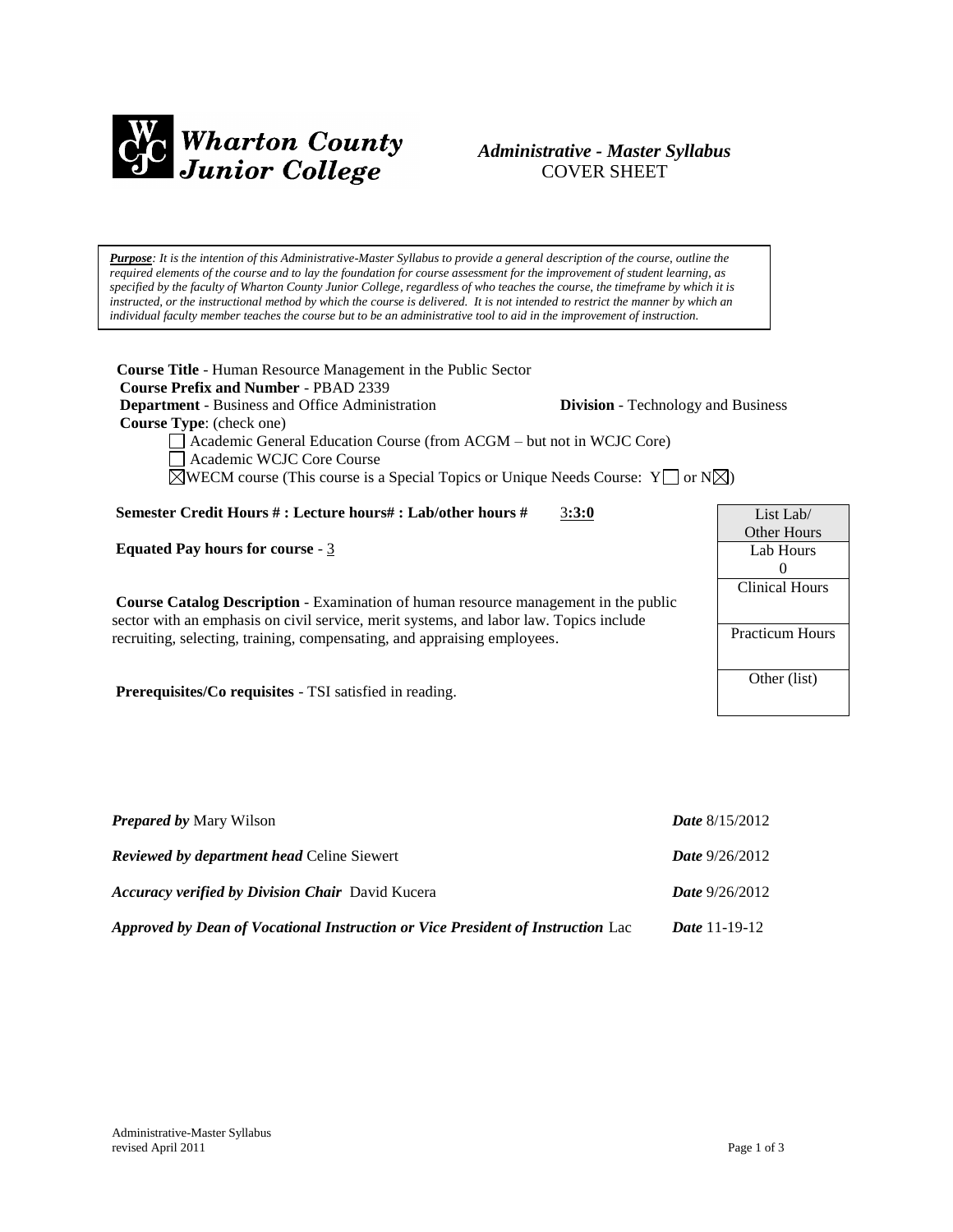

**I. Topical Outline** – Each offering of this course must include the following topics (be sure to include information regarding lab, practicum, clinical or other non-lecture instruction):

*Upon successful completion of this course, the student will be able to:*

- List important issues influencing HR management.
- Explain the basic defenses against discrimination allegations.
- Explain how employers create competitive advantage through human resource management.
- Describe the basic methods of collecting job analysis information.
- $\bullet$  Discuss four basic types of personnel tests.
- Describe the basic training process.
- Explain the process of performance appraisal.
- Describe the basic benefits most employers might be expected to offer.
- Discuss important factors that shape ethical behavior at work.
- Briefly describe the history and structure of the U.S. union movement.
- $\bullet$  Discuss major health problems at work and how to remedy them.

#### **II. Course Learning Outcomes**

| <b>Course Learning Outcome</b>                                      | <b>Method of Assessment</b>                                                                                         |
|---------------------------------------------------------------------|---------------------------------------------------------------------------------------------------------------------|
| The student will describe basic human resource<br>responsibilities. | At least 90% of students will correctly answer at<br>least 70% of the questions on a comprehensive<br>written exam. |

#### **III. Required Text(s), Optional Text(s) and/or Materials to be Supplied by Student.**

The most recent edition of Dessler, Gary. *Fundamentals o*f *Human Resource Management*, Pearson, Prentice Hall.

#### **IV. Suggested Course Maximum** - 30

## **V. List any specific spatial or physical requirements beyond a typical classroom required to teach the course**.

None. This class is only taught on-line.